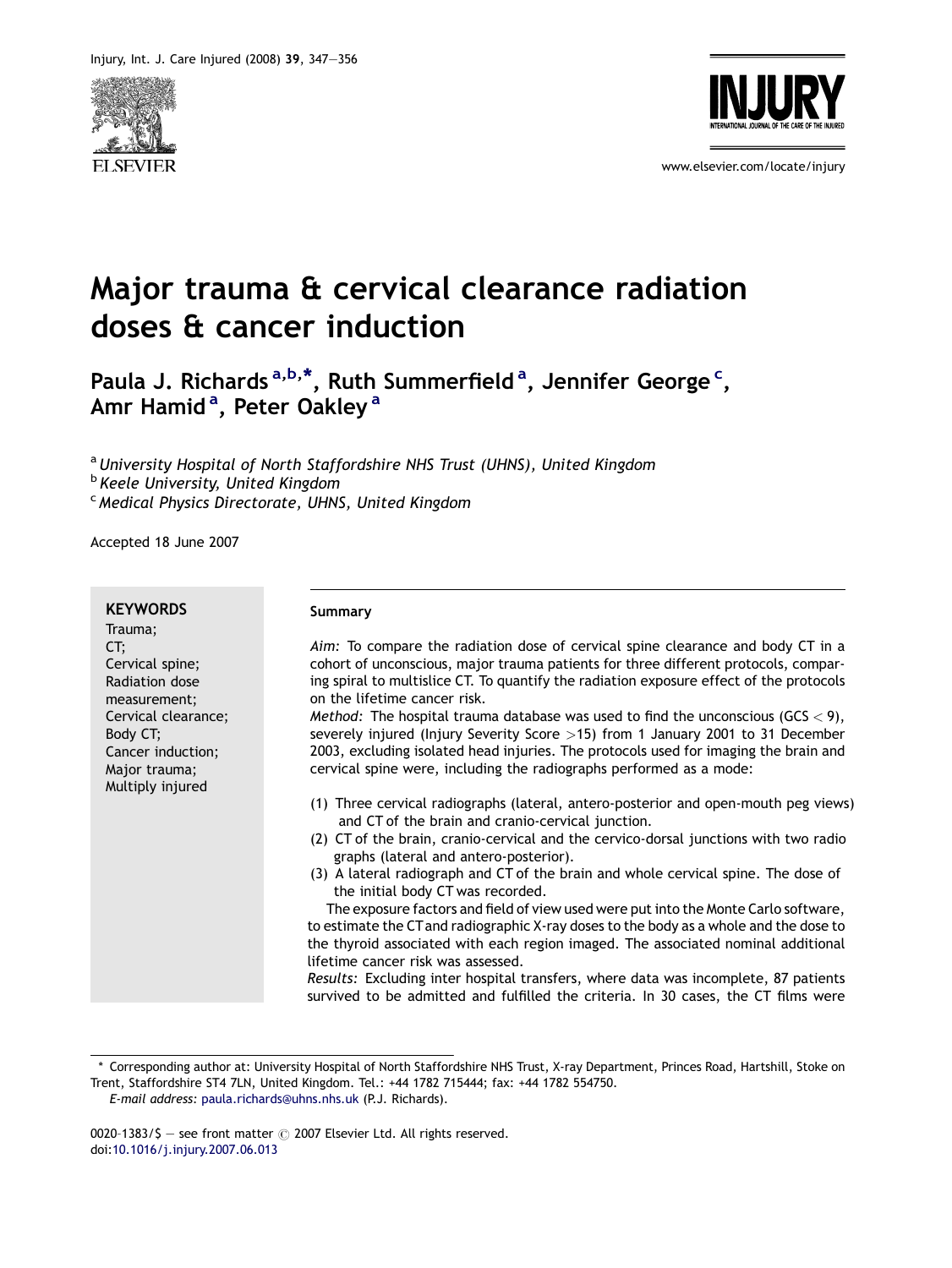missing, the exposure factors were not recorded or no imaging was performed. In a further 21 cases, the X-ray packets were missing. Three patients had brain and cervico-dorsal CT imaging only, leaving 33 cases for evaluation.

The effective radiation dose for a spiral CTof the brain using the Toshiba Xpress GX CT scanner was 3.8 mSv. The total effective doses for imaging the brain and cervical spine using the three protocols with the same CTscanner were (S.D. as % of mean): (1) 4.4 mSv (5%), (2) 7.1 mSv (10%) and (3) 8.2 mSv (15%). The corresponding mean thyroid doses were: (1) 8.5 mGy (25%), (2) 48.9 mGy (20%) and (3) 66.5 mSv (20%). The resultant nominal lifetime cancer risks were: (1) 1:4500, (2) 1:2800 and (3) 1:2400. For the Siemens Sensation 16 multislice CT scanner, the total effective doses (S.D. as % of mean) were: (1) 2.3 mSv (10%), (2) 4.3 mSv (25%) and (3) 5.4 mSv (35%). The mean doses to the thyroid were: (1) 5.9 mGy (30%), (2) 36.1 mGy (50%) and (3) 52.4 mGy (40%). The lifetime cancer risks were: (1) 1:8700, (2) 1:4600 and (3) 1:3700.

Using the Toshiba spiral CT scanner, the total dose and additional lifetime nominal cancer risk associated with CT of the chest, abdomen and pelvis (CAP) as 16 mSv and 1:1250, respectively. Using the Siemens multislice CT scanner, these were 11.8 mSv and 1:1700. The cancer risk for protocol 1 when combined with a CT scan of the chest, abdomen and pelvis was 1:1000 for the spiral CT scanner and 1:1500 for the multislice CT (MCT) scanner. The cancer risk for protocol 2 with CAP CTusing the MCT was 1:1200. The cancer risk for protocol 3 when combined with a CT scan of the chest, abdomen and pelvis was 1:1100 for the multislice CT scanner. Prior to the introduction of the BTS guidelines for cervical clearance, 12% of cases had CT of the body, which increased to 16% post-guidelines.

Conclusions: CT of the trunk (chest, abdomen and pelvis) is associated with the greatest risk of inducing a fatal cancer in the severely injured patient with a GCS less than 9. In our institution the multislice CT protocols expose the patient to less radiation than single slice CT, which is contrary to much of the published work to date. CT scanning the thyroid (or whole cervical spine) still has a marked effect on the cancer risk in cervical clearance.

Many centres will relax cervical spinal precautions in unconscious trauma patients if the cervical spine CT with reconstructions is normal. CT of the whole cervical spine may be justified in the unconscious, severely injured patient. In conscious trauma patients, the additional lifetime risk may not justify CTof the whole cervical spine as a routine practice.

 $\circled{c}$  2007 Elsevier Ltd. All rights reserved.

#### Aim

An observational study to compare the radiation doses for radiological clearance of the cervical spine for unconscious ( $GCS < 9$ ), major trauma patients from different British Trauma Society (BTS 2002) protocols<sup>[5](#page-8-0)</sup>: conventional radiographs, CT of the brain and cranio-cervical junction; the above together with CT of the cervico-dorsal junction or CT of the whole cervical spine and a lateral radiograph. The initial CT evaluation of the chest, abdomen and pelvis, where performed was also evaluated.

To evaluate the effect at this centre of changing from helical or spiral single slice imaging to multislice CT (MCT) technology.

To quantify the radiation exposure effect of differing imaging protocols on the nominal lifetime cancer risk.

#### Background

Advanced trauma Life Support transformed the management of patients, but the multiply injured still have a high mortality.<sup>[2](#page-8-0)</sup> In England and Wales, survival to leave hospital improved on average 6% per year from 1989 to 1994 according to the Trauma Audit Research Network (TARN), but suggests little improvement across the country since then up to 2000.<sup>[32](#page-9-0)</sup> Multiply injured patients have high Injury Severity Scores  $(ISS)^8$  and a high mortality, despite the increasing input of more senior doctors in  $A\&E.^{33}$  $A\&E.^{33}$  $A\&E.^{33}$ In Leeds, the survival of a patient with an ISS of over 15 improved from 52% to 76% between 1988 and 1[9](#page-8-0)93.<sup>9</sup> The overall incidence of cervical spine injury in multiply injured in level I trauma centres is low.<sup>11,14,16,3,1</sup> However, those with head injuries are at increased risk of such injury,  $34,35$  inversely proportionate to their level of consciousness.<sup>[14](#page-8-0)</sup>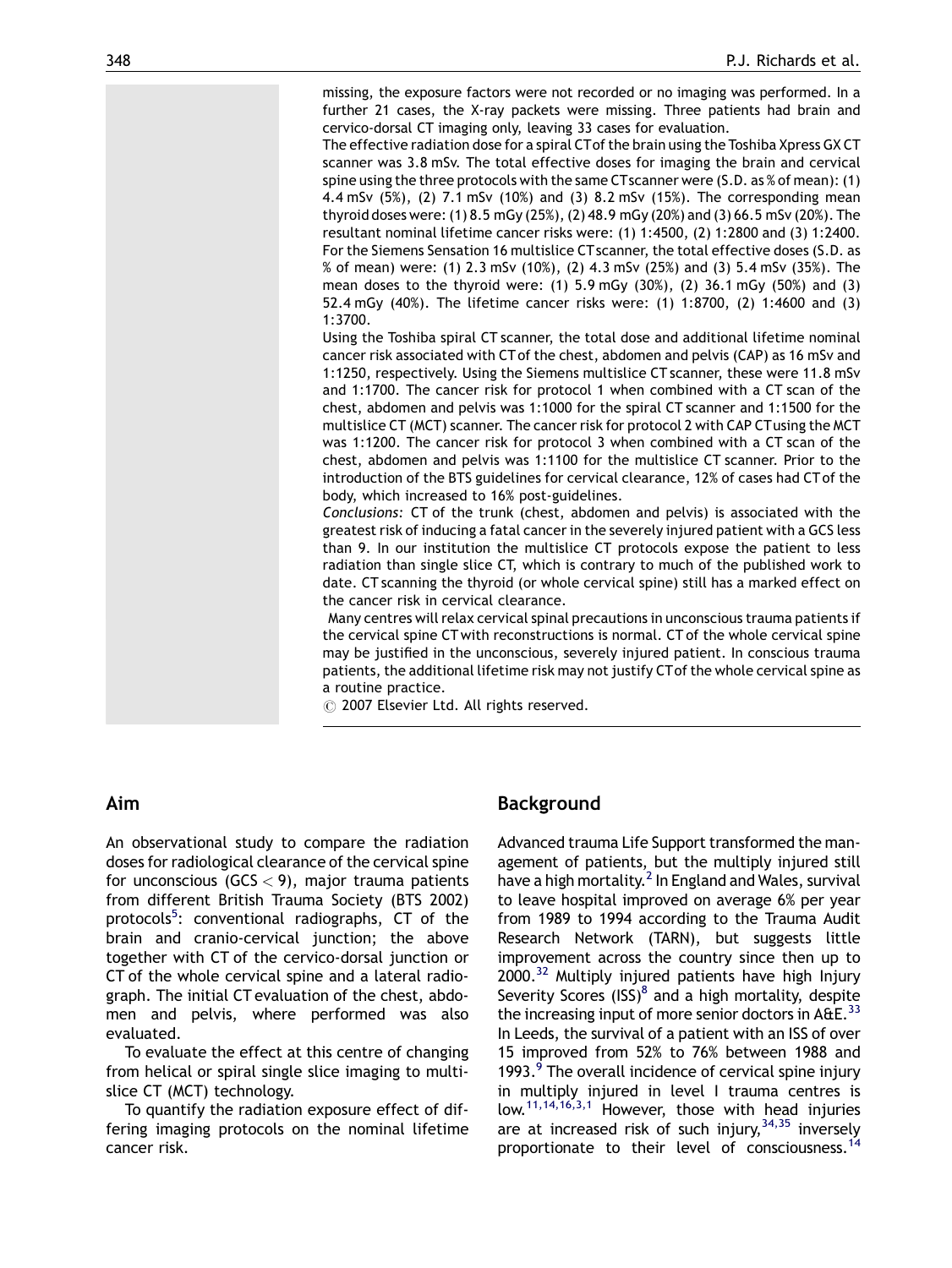Radiation to the neck is not without risk, because the thyroid is particularly sensitive to radiation. Background radiation remains the largest source to an individual overall (although this is only an average for the UK population, and individuals may have more radiation from artificial sources than from background exposure). The rapid expansion in imaging,  $30$ particularly multislice  $CT<sub>1</sub><sup>12,6</sup>$  means that the lifetime risk of inducing a cancer is also increasing rapidly.<sup>17</sup> CT is useful for imaging the cranio-cervical and cervico-dorsal junctions,<sup>18,21</sup> which are difficult to view adequately with plain radiographs. The use of brain CT has doubled following the introduction of NICE guidelines, but has halved the admission rate (9—4%) in teaching hospitals.<sup>[20](#page-9-0)</sup> The limitations of plain chest radiographs (e.g. missing anterior pneumothoraces) and abdominal ultrasound (e.g. poor retroperitoneal visualisation) have led to an increase in requests for chest, abdominal and pelvic CTscans. The justifiable popularity of conservative management of intraabdominal trauma especially hepatic and splenic injury particularly in children, relies on accurate CT diagnosis. Although initial cervical clearance protocols appeared incomplete,  $36$  it is now commonly accepted to perform a CT scan of the base of skull to C3, when the brain is scanned in the unconscious,  $38,47$ but there has been a move to CT the entire cervical spine and reduce plain radiography, with little regard to the radiation doses involved. Theoretical average radiation dose data obtained from standard CT pro-tocols<sup>[46](#page-9-0)</sup> [\(Appendix A](#page-7-0)) have been reported previously. In the current study, an assessment is made of radiation doses using exposure details from actual patient examinations and consequent nominal cancer induction risk produced by different imaging protocols that have been used to clear radiologically the cervical spine in unconscious major trauma patients.

#### Method

A set of unconscious major trauma patients identified from 1 January 2001 to 31 December 2003, in a previous study,  $45$  looking at the effect on cervical spine imaging after the introduction of the British Trauma Society guidelines for cervical clearance which was in our institution, when submitted for publication 23 September 2002.<sup>[5](#page-8-0)</sup> The CT and radiography exposure data were obtained for the brain, body and three cervical spine protocols used: (1) cervical radiography and CT scanning of the brain and upper cervical spine or odontoid process; (2) an antero-posterior and lateral cervical spine radiograph and CT of the brain down to C3 together with the cervico-dorsal junction; (3) a lateral radiograph and CT of the entire cervical spine to the second dorsal vertebra and CT of the brain. This allowed measurements from the spiral CT (Toshiba Xpress GX, Toshiba Medical Systems, Manor Court, Manor Royal, Crawley, West Sussex, RH10 2PX) of radiation doses of the different protocols actually undertaken on our cohort of patients, using the old technology (helical or spiral). For CT examinations, this used the recorded exposure details (mA, kV, field of view, individual slice thickness) for each patient and for plain radiography dose average exposures were devised from the Trusts's published exposure factor audit data.<sup>42</sup> The total doses for the protocols were then calculated for the current 16 multislice CT (Siemens Sensation 16 slice, Siemens House, Oldbury,

Bracknell, RG12 8FZ), and the doses compared.

#### Estimation of CT doses

The total effective dose and the dose to the thyroid gland were estimated for CT examinations of the body, brain and cervical spine for multiple trauma patients who underwent CT scans using the Toshiba Xpress GX (Toshiba Medical Systems, Manor Court, Manor Royal, Crawley, West Sussex, RH10 2PX) at the University Hospital of North Staffordshire between the dates of 1 January 2001 to 31 December 2003. Organ doses were estimated using the Monte Carlo techniques<sup>29</sup> and a software package designed for CT dosimetry (CT patient dosimetry Excel spreadsheet, version 0.99w, 2005. The CT dose index values Available from [http://www.impactscan.org/\)](http://www.impactscan.org/).<sup>[25](#page-9-0)</sup> Information required for the Monte Carlo simulation to be undertaken includes the exposure factors and field of view used and the Computed Tomography Dose Index (CTDI) for the CT scanner concerned.<sup>57</sup> The results of the simulation yield estimations of organ doses and effective dose. The Computed Tomography Dose Index (CTDI) values were taken from direct measurements made on the CT scanners and corrections applied for the slice thickness used. The films from the original CT scans for the patients allowed the length of the neck scanned or the field of view to be measured, for our cohort. The doses were calculated using individual exposure data for spiral CTexaminations on the Toshiba scanner and each dose estimation was repeated for the Siemens Sensation 16 scanner using our current standard exposure factors employed on this scanner. This allowed evaluation of the same protocol on modern technology. The mean effective dose to the patient and the dose to the thyroid were calculated for each region imaged.

#### Estimation of plain radiography doses

The effective dose and dose to the thyroid gland was calculated for each radiographic projection using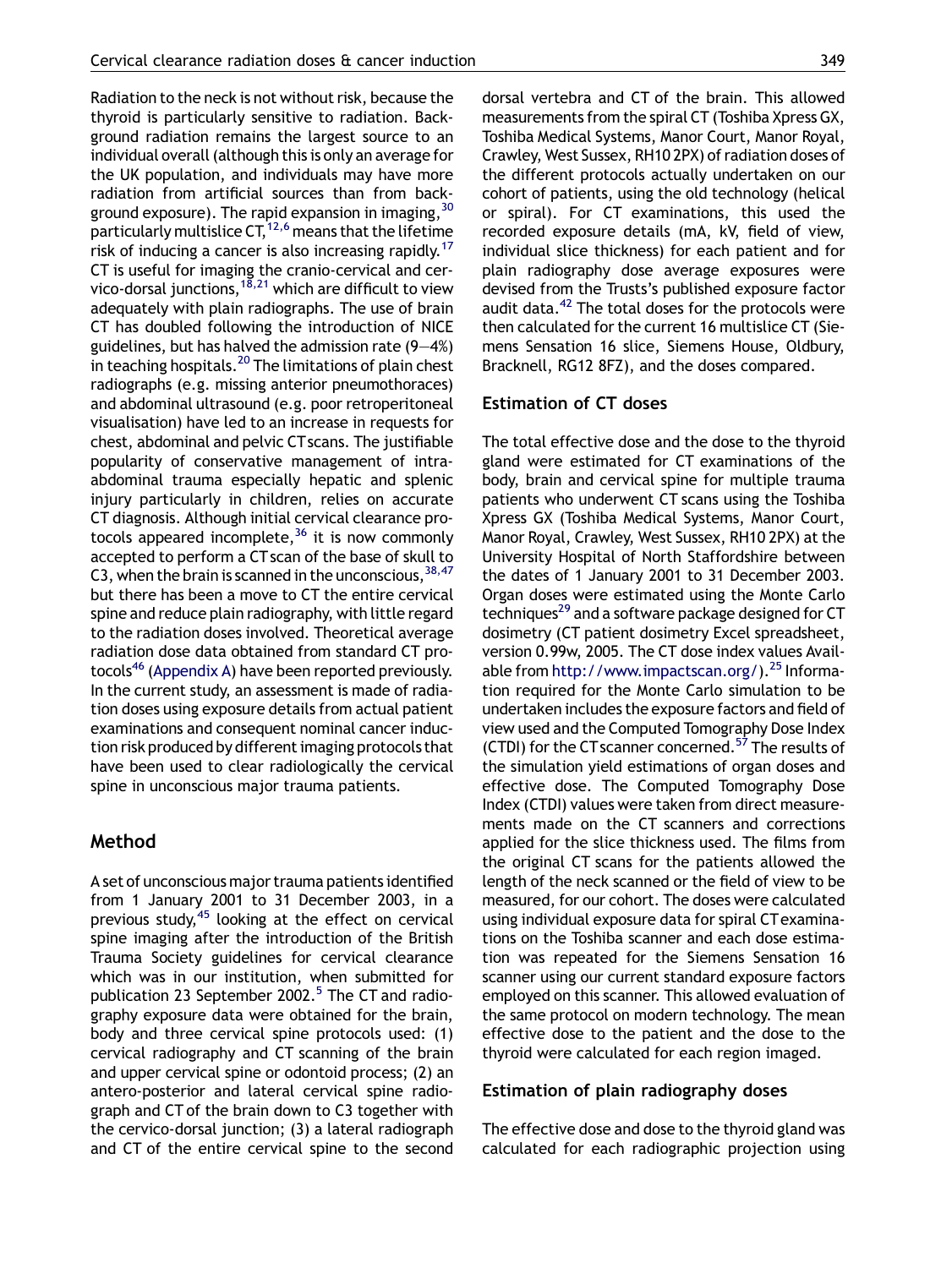<span id="page-3-0"></span>

| Protocol       | Number of<br>patients | <b>Brain</b><br>(Toshiba) | <b>Cervical</b><br>spine CT<br>(Toshiba) | <b>Radiographs</b> | Total<br>(Toshiba) | <b>MCT 16</b><br>Total<br>(Siemens) |
|----------------|-----------------------|---------------------------|------------------------------------------|--------------------|--------------------|-------------------------------------|
|                | 15                    | 3.85                      | 0.43                                     | 0.10               | 4.4                | 2.3                                 |
|                |                       | $(\pm 2\%)$               | $(\pm 30\% )$                            | $(\pm 75\%)$       | $(\pm 5\%)$        | $(\pm 10, 9)$                       |
| $\overline{c}$ |                       | 3.85                      | 3.21                                     | 0.05               | 7.1                | 4.3                                 |
|                |                       | $(\pm 2\%)$               | $(\pm 15\%)$                             | $(\pm 70\%)$       | $(\pm 10\%)$       | $(\pm 25\%)$                        |
| 3              | 9                     | 3.85                      | 4.29                                     | 0.05               | 8.2                | 5.4                                 |
|                |                       | $(\pm 2\%)$               | $(\pm 25\%)$                             | $(\pm 100\%)$      | $(\pm 15\%)$       | $(\pm 35\% )$                       |

Figure 1 Mean effective dose in mSv for a group of patients undergoing three protocols on radiographic equipment and the Toshiba Xpress GX CT scanner. Rounded coefficient of variation (S.D. as a % of the mean) values are shown in brackets. The contribution to effective dose for the CT brain scan, and CTcervical spine on the Toshiba scanner and the radiographic examinations are shown separately. The effective dose is also estimated for the 16-slice Siemens CT scanner.

Monte Carlo techniques and a software package designed to model any plain radiographic expo-sure.<sup>[54](#page-9-0)</sup> The exposure factors used were taken from standard exposure charts for the Accident and Emergency X-ray unit used. The effective dose and thyroid dose received by each patient for radiographic exposures were taken to be the number of exposures for each projection multiplied by the calculated standard dose for that projection and summed over all projections undertaken. (The record of rejected films was incomplete, so could not be formally included in the evaluation.)

## Total dose

The total effective dose and dose to the thyroid received from both CT and radiographic exposures was calculated for each patient. The mean effective dose and the dose to the thyroid for each of the three cervical clearance protocols were computed.

## Results

From 1 January 2001 to 31 December 2003, 87 unconscious, major trauma patients ( $ISS > 15$ ) survived to be admitted to the UHNS (excluding interhospital transfers) and 66 patient film packets were

 $10.00$  $\sum_{7.00}^{9.00}$ Ŧ  $\frac{6}{8}$  7.00-<br> **800**<br> **900-**<br> **900-**Effective 4.00 3.00  $2.00$  $1.00.$  $0.00 \overline{1}$  $\overline{2}$  $\overline{3}$ 

Figure 2 Mean effective dose to the body on the spiral Toshiba Xpress GX.

Protocol

found (76%). Thirty either did not have a CT or did not contain the CT films or some films did not show the exposure factors used; there were all excluded. Three patients only had CT of the cervico-dorsal junction and are reported separately, leaving 33 complete data sets for analysis. Figs. 1—4 show the results of the estimation of effective dose and dose to the thyroid. Standard deviation (S.D.) values express the variation in the mean values due to random errors in the means. These do not include systematic errors in dose calculations such as calibration errors, drift in output from the X-ray generator and uncertainties in the Monte Carlo simulations. These systematic errors however will not significantly change the difference in estimated effective dose or thyroid dose between the three protocols or the two CT scanners.

All the brain CTeffective doses were 3.8 mSv. The CT dose for the cranio-cervical junction was low (0.43 mSv), increasing to 3.2 mSv for protocol 2. This is more than for protocol 1 as the cervico-dorsal junction requires more X-rays to penetrate the thicker body region, as well as the peg.

The smallest contribution to effective dose and thyroid dose comes from the radiographic exposures which also show the widest dose variation between patients. The wide variation in dose between patients is due to the variation in the number of



Figure 3 Mean thyroid dose from the spiral Toshiba Xpress GX.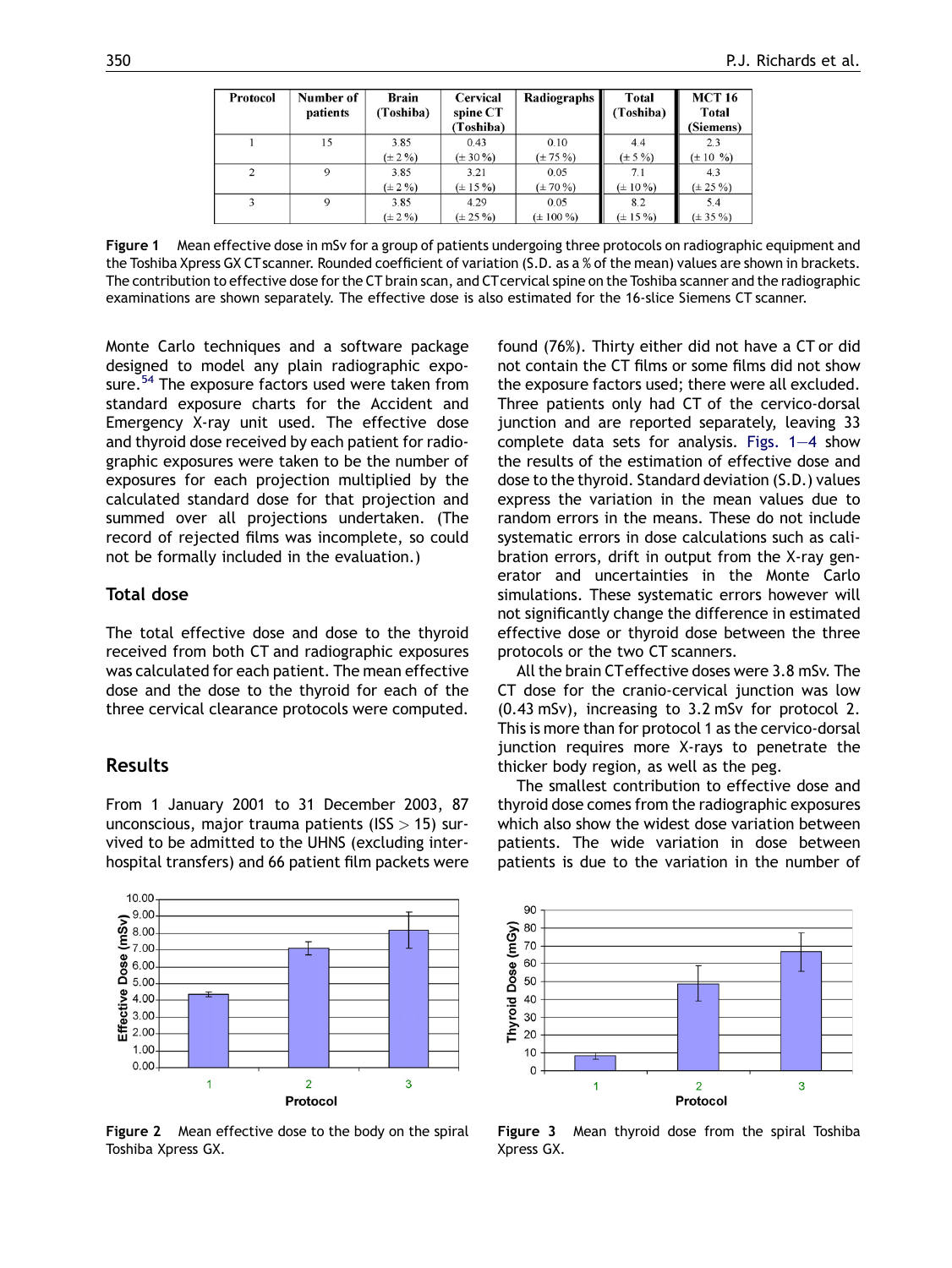| Protocol       | Number of<br>patients | <b>Brain</b><br>Toshiba | Cervical<br>spine CT<br>Toshiba | Radiographs   | Total<br>Toshiba | <b>Total MCT</b><br>16<br><b>Siemens</b> |
|----------------|-----------------------|-------------------------|---------------------------------|---------------|------------------|------------------------------------------|
|                | 15                    | 3.5                     | 3.9                             | 1.1           | 8.5              | 5.9                                      |
|                |                       | $(\pm 1\%)$             | $(\pm 35\% )$                   | $(\pm 70\%)$  | $(\pm 25\%)$     | $(\pm 30\% )$                            |
| $\overline{c}$ | 9                     | 3.5                     | 44.6                            | 0.8           | 48.9             | 36.1                                     |
|                |                       | $(\pm 1\% )$            | $(\pm 25\% )$                   | $(\pm 65 \%)$ | $(\pm 20\%)$     | $(\pm 50\% )$                            |
|                | 9                     | 3.5                     | 62.4                            | 0.6           | 66.5             | 52.4                                     |
|                |                       | $(\pm 1\% )$            | $(\pm 20\%)$                    | $(\pm 90\% )$ | $(\pm 20\%)$     | $(\pm 40\%)$                             |

Figure 4 Mean dose to the thyroid in mGy for a group of patients undergoing three protocols on radiographic equipment and the Toshiba Xpress GX CT scanner. Rounded coefficient of variation (S.D. as a % of the mean) values are shown in brackets. The contribution to thyroid dose for the CT brain scan and CT cervical spine on the Toshiba scanner and the radiographic examinations are shown separately. The thyroid dose is also estimated for the 16-slice Siemens CT scanner.

radiographic projections actually performed on each patient from the previous observational study.<sup>[45](#page-9-0)</sup>

| Protocol<br>1: 3.3.3.1.1.3.0.3.1.3.3.3.3.3.4 | NB: one patient<br>did not have<br>a lateral view |
|----------------------------------------------|---------------------------------------------------|
| Protocol                                     | NB: two patients                                  |
| 2: 0.2.2.2.1.2.2.1                           | did not have                                      |
| (not a lateral) 2                            | a lateral                                         |
| Protocol                                     | NB: all include                                   |
| 3: 3.2.1.3.1.1.1.3.2                         | a lateral                                         |
|                                              |                                                   |

The contribution from the CT brain scans is the same for all protocols, but the contribution from CT of the cervical spine examination varies considerably between protocols. The mean effective dose for the Toshiba CT spine spiral scans only (part of protocol 1) was 90% less and 25% less for protocol 2 when compared with protocol 3 (see [Fig. 1\)](#page-3-0). The differences became slightly greater for the thyroid dose. When compared with CT of the whole cervical spine only as part of protocol 3, protocol 1 was 94% less and protocol 2 was 28%. Protocol 3 gives nearly double the dose compared to 1 for both helical & MCT or an eightfold increase to the thyroid from the spiral scanner or ninefold from MCT. The thyroid dose was much greater for protocol 3 than 1, as the whole thyroid is in the main Xray beam for protocol 3 and the thyroid is just outside the main beam for protocol 1. The thyroid is partially in the beam for protocol 2. Prior to the BTS guidelines<sup>[5](#page-8-0)</sup> 12% of our unconscious, major trauma patients had CT of the chest, abdomen and pelvis, but this increased to 16% for the sub-sequent cohort.<sup>[45](#page-9-0)</sup>

# Cancer induction risk factors

It is generally assumed that the risk of cancer induction increases in proportion to radiation dose.

The International Commission on Radiological Protection (IRCP) have supplied figures which may be used for the purpose of risk estimation.<sup>[23](#page-9-0)</sup> The assessment of risk is based on long term follow up of populations exposed to acute doses such as people exposed to the atomic bomb explosions in Japan. It has been suggested that uncertainties in cancer risk estimates may be about twofold higher or lower for acute doses and a further factor of two higher or lower for the projection of these risks to low doses and low dose rates. It should therefore be recognised that there are large uncertainties in the assessment of risk when using the nominal risk figures employed in this work.[24](#page-9-0)

The effective dose values in [Fig. 1](#page-3-0) for a helical scanner provide an indication of relative doses and relative associated risks for the three protocols. The IRCP estimate the lifetime risk of fatal cancer induction in an adult population following exposure to low doses of radiation to be in the region of  $5.0 \times 10^{-2}$  Sv<sup>-1</sup>. Taking a risk coefficient of  $5.0 \times 10^{-2}$  Sv<sup>-1</sup>,<sup>[23](#page-9-0)</sup> the lifetime risk of fatal cancer induction can be estimated as  $2.2 \times 10^{-4}$  (1 in 4500),  $3.5\times10^{-4}$  (1 in 2800) and 4  $\times$  10<sup>-4</sup> (1 in 2400) for protocols 1, 2 and 3, respectively, for the helical Toshiba Xpress GX. For multislice CT the lifetime cancer risk was 1:8700, 1:4600 and 1:3700 for protocols 1, 2 and 3, respectively. A typical helical (Toshiba) effective dose for CT of the chest, abdomen and pelvis is 16 mSv and 11.8 mSv for the multislice (Siemens Sensation 16). Risk increases linearly with effective dose,  $39$ which means that the CTexposure risk from the body CT scanning is summated with rest of the protocols exposures (see [Fig. 5\)](#page-5-0).

The three patients who just had radiographs, brain and cervico-dorsal junction CT had a mean effective dose from the helical Toshiba of 6.1 mSv and Siemens 4.1 mSv. This gave a nominal risk for the Toshiba at 1 in 3300, and the Siemens 1 in 4900.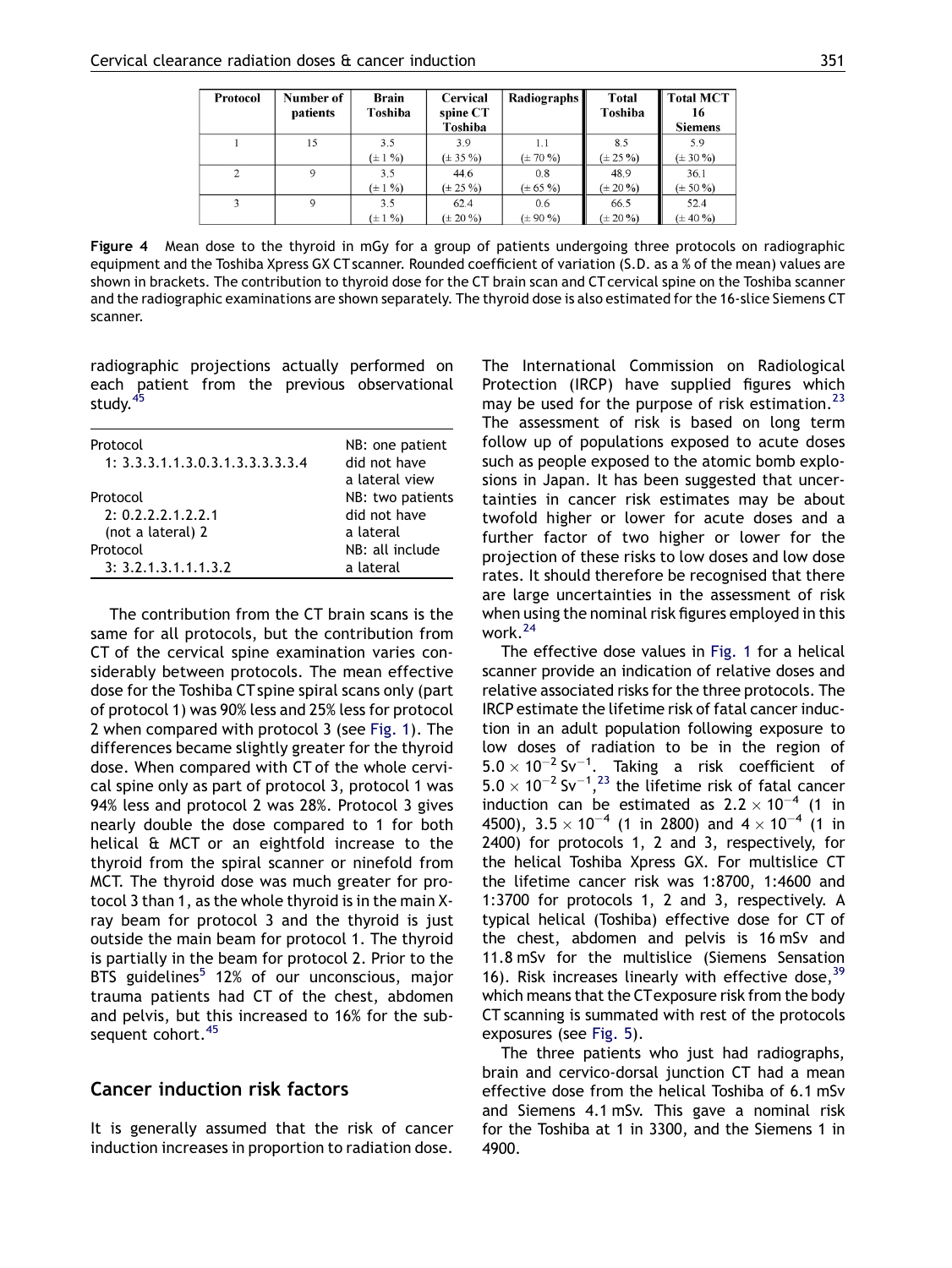<span id="page-5-0"></span>

| Protocol | (mSv)                | Radiographic CT C-SPINE CT BRAIN<br>(mSv)  |                                    | Total<br>(mSv) | $BODY$ (mSv) Total                                  | (mSv) | Additional<br>cancer risk incl.<br>body CT |
|----------|----------------------|--------------------------------------------|------------------------------------|----------------|-----------------------------------------------------|-------|--------------------------------------------|
|          | 3 films<br>0.1       | Helical<br>(Toshiba)<br>$CO-3$<br>0.43     | Helical<br><b>Brain</b><br>3.85    | 4.4            | Helical<br>CT Chest,<br>Abdomen,<br>Pelvis<br>$+16$ | 20.4  | $1 \times 10^{-3}$<br>(1 in 1000)          |
|          | 3 films<br>0.1       | <b>MCT</b><br>(Siemens)<br>$CO-3$<br>0.31  | <b>MCT</b><br><b>Brain</b><br>1.89 | 2.3            | MCT C,A,P<br>$+11.8$                                | 14.1  | $7 \times 10^{-4}$<br>(1 in 1500)          |
| 3        | Lateral film<br>0.05 | <b>MCT</b><br>(Siemens)<br>$CO-D2$<br>3.45 | <b>MCT</b><br><b>Brain</b><br>1.89 | 5.4            | MCT C,A,P<br>$+11.8$                                | 17.2  | $9 \times 10^{-4}$<br>(1 in 1100)          |

Figure 5 Comparison of effective doses in mSv for a helical and a multislice CT scanner of different protocols, also including body CT, with the associated additional lifetime risk of inducing a fatal cancer.

#### **Discussion**

Radiographs at the cranio-cervical and cervico-dorsal junction are often technically inadequate or incomplete.[40,58,15](#page-9-0) Reconstructions (coronal and sagittal of the peg), $53$  and thin slices (2 mm or less),[59](#page-9-0) are needed for good quality CT scans with a high diagnostic impact.<sup>19,43</sup> Multislice CT (MCT) shows clear improvements in terms of speed and image quality over conventional  $CT^{41}$  $CT^{41}$  $CT^{41}$  and is increas-ingly used in the unconscious<sup>[7,48,51](#page-8-0)</sup> and severely injured patients.<sup>[50](#page-9-0)</sup> There is a large literature suggesting that isolated ligamentous injury is rare,  $11,22$ but there are few studies of only obtunded patients. In a large series of obtunded trauma patients with a normal multislice CT of the cervical spine, subsequent MRI showed no ligamentous injury in 98.9% (362/366). Four had stable one column injuries, three disc abnormalities and few (1.9%) had SCI-WORA (Spinal Cord Injury Without Radiographic Abnormality).<sup>[22](#page-9-0)</sup>

The conventional five film radiographic series has a very low total radiation dose, even with repeats. The multislice CT dose may be less than conventional CT depending on the protocol and scanner, but the temptation to produce perfect thin slice images over more of the patient (Field of View) increase the total doses.<sup>[56](#page-9-0)</sup> The larger area scanned may negate dose saving from the improved technologies including optimising exposures, better linear collimation and improved software. There are wide variations in doses delivered by individual CT scanners with effective doses varying between scanners of different makes by up to a factor of 10 for a group of commonly performed examinations in a recent survey of CT doses,  $52$  and also variation between the same model. $31$  There are also marked radiation doses from different multislice scanners (dual or quad). $6$  Clinicians have a very poor understanding of the actual radiation doses of procedures and the associated risks. $28,44$  In addition, if the threshold for the use of body MCT drops and it proliferates at the expense of body US for the more minor cases, the final doses could be significantly higher than current practice, at an ever increasing total body dose of radiation. Fortunately only a relatively small number (12—16%) of our cases needed brain, cervical spine and body  $CT<sub>1</sub><sup>45</sup>$  $CT<sub>1</sub><sup>45</sup>$  $CT<sub>1</sub><sup>45</sup>$  with the body CT contributing most of the dose. There appears to be a linear, cumulative and proportional risk of causing cancers over one's life time, and not a threshold effect as once thought.<sup>[4](#page-8-0)</sup> It is important that we understand the effect of the radiation dose and how it changes with the exact technique of spine imaging used. The beam energy (kV), tube current and the time for which it is applied (mAs) and the film to focal difference need to be known to allow comparison of radiography doses between institutions ([Appendix A\)](#page-7-0). Similarly for CT the kV, mAs, slice width, overlap (pitch) and table feed all have an effect on the radiation exposure [\(Appendix A](#page-7-0)). Larger patients generally need higher tube currents.

The imaging quality of MCT is often much higher than is needed for confident clinical diagnosis. Thus, the use of ''near'', rather than true isotropic imaging is helpful in minimising the dose with no perceptible difference in image quality. Although the CT dose values vary between centres, doses can be optimised by collaborating between radiologists,  $12,30$  and/or medical physicists,  $31$  reducing doses by a factor of 7 for some examinations as reported from our institution. A pitch less than 1 causes overlap of the slices irradiated during a rotation and this overlap is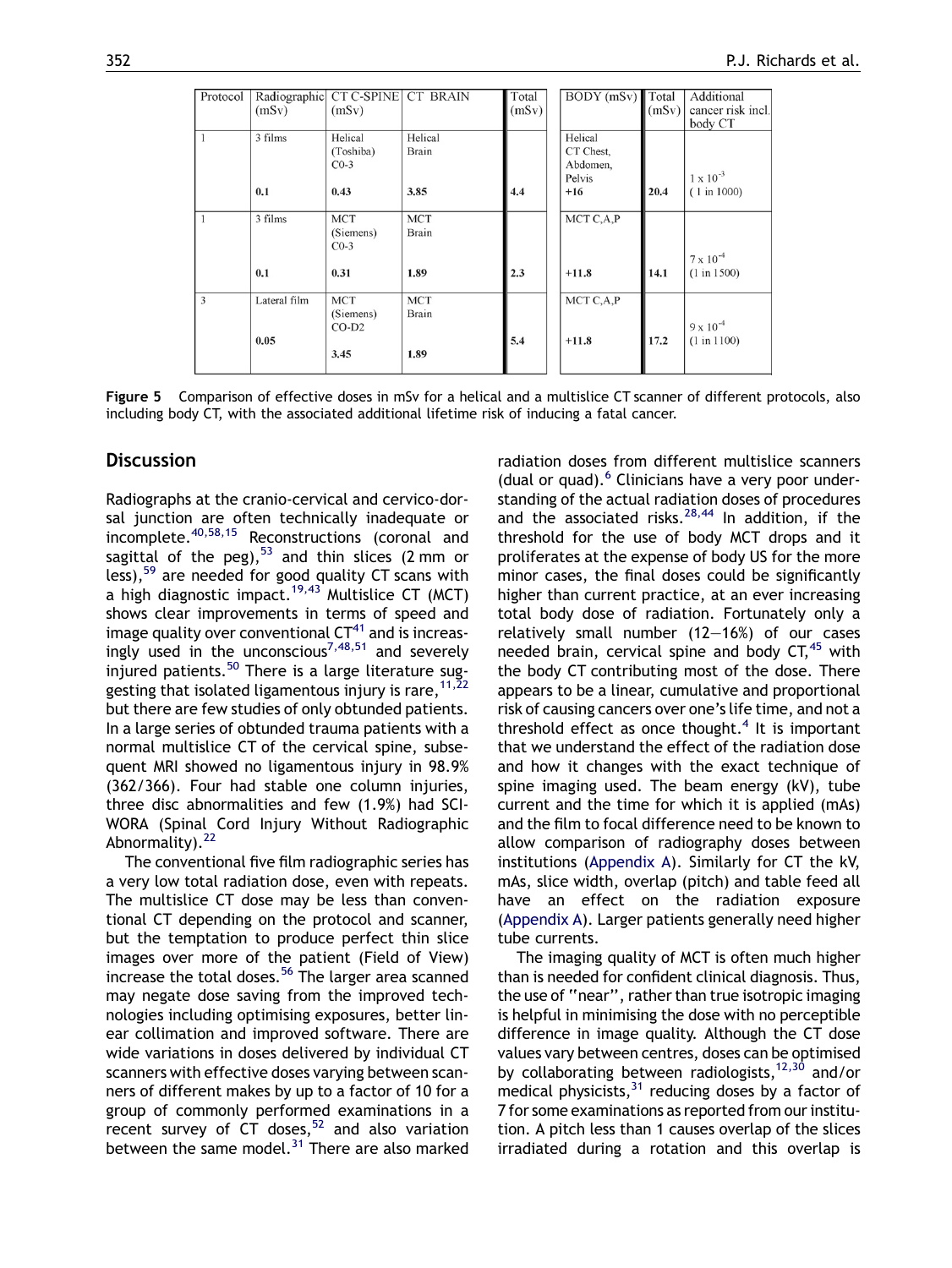reduced, then eliminated as pitch increases. $^{12,13}$  $^{12,13}$  $^{12,13}$ Differing body regions need varying techniques so for body scans a pitch of 1.5 and tube potential of 120 kV is ideal, whereas higher resolution is needed for brain scans so a pitch of 1.0 and a higher energy beam (140 kV) is used.<sup>[12](#page-8-0)</sup> Areas with high inherent contrast (chest, spine and renal calculi) need lower mAs or tube current, allowing a reduction in the dose. Automated exposure control is the automated sensing of the exposure and appropriate adaptation depending on the body density, between rotations of the CT X-ray tube, altering the current (mA) depending on the patient's size. The cervical spine CT protocols require large radiation doses and still miss ligamentous injuries, so CT cannot be regarded as a gold standard for imaging in unconscious patients, and concerns about the radiation dose remain. $27$  The average UK background radiation is 2.2 mSv per annum, and diagnostic X-rays have been calculated to make up between 0.6% (UK) to 1.8% in Europe and 3.2% in Japan of the cumulative risk of cancer to age 75, estimated from the Hiroshima bomb exposures,  $17$  accepting that these survivors were exposed to all types of radiation, including radionuclides. Thus, cervical clearance protocols can involve many years of background radiation but this is relatively small compared to body CT, at the initial stages of conventional CT assessment alone. We have not evaluated the number and doses of the follow up CT scans, which may be considerable.

Taking a snapshot with the Siemens Sensation 16, set up with the parameters in this Trust [\(Appendix A\)](#page-7-0), delivers thyroid and effective doses approximately 50% less than the Toshiba Xpress GX, where the Toshiba had a relatively high dose for helical scanners, and the physicists have helped us to reduce the does at our institution.<sup>[31](#page-9-0)</sup> Over the study period the use of body CT increased from 12 to 16%.<sup>[45](#page-9-0)</sup> [Figs. 1 and 5](#page-3-0) compare doses for two individual scanners operating at this hospital only and therefore only illustrate the change in dose at this centre, where the new technology reduced the dose to the patient. National<sup>[52](#page-9-0)</sup> and regional surveys of CT  $d$ oses<sup>[60,52](#page-9-0)</sup> have shown that, as a broad trend doses appear on average to be LOWER from single slice scanner than multislice scanners of 4 or more slices, although further survey data are required in order to clarify trends in dose due to changing technology. The same result was seen in a German survey.<sup>[6](#page-8-0)</sup> The requirement to optimise the protection of patients and to set and review diagnostic reference levels<sup>26,27</sup> has led to a greater emphasis on efforts to reduce patient dose without compromising image quality. National reference doses have been recommended in the  $UK^{52}$  $UK^{52}$  $UK^{52}$  for a limited number of CT examinations and continuous review is essential due to rapidly developing technology.<sup>[55](#page-9-0)</sup> The close involvement of our physicists may explain why our MCT thyroid dose of the whole spine is relatively low (30 mGy versus 62 mGy helical). Chan et al. reported that CT of the whole cervical spine from helical scanners is 24.76 mGy to the thyroid and MCT 75.8 mGy from phantom data.<sup>[10](#page-8-0)</sup> That is MCT increased the thyroid dose threefold over spiral (or helical) CT. In whole cervical spine CT the thyroid, which is particularly vulnerable to radiation, experiences a 14-fold increase in radiation dose compared to a three film X-ray series.<sup>[49](#page-9-0)</sup> Our work shows considerable variation in doses according to the protocol used: radiographs, with CT of the peg and brain have a minimal effect on the lifetime risk of additional fatal cancers (1:4500), but this almost doubles for a lateral cervical radiograph with CT of the brain and whole cervical spine to D2 (1:2400).

The CT dose from examining the chest, abdomen and pelvis is the largest contribution, whilst CT of the base of skull to C3 is relatively small. In our institution changing from the helical (Toshiba) to the Siemens sensation 16 multislice reduced the total dose for protocol one from 20.4 to 14.1 mSv resulting in a reduction in cancer risk from 1 in 1000 to 1 in 1500. The Toshiba was a relatively high dose machine, compared to its contempories. In our institution we have around two hundred major trauma cases a year, so spine protocol 3 on our MCT would cause one tumour every 15 years (1:3700). If the body CTwas added to every patient's dose then the MCT would cause a tumour every 5½ years (1:1100).

There needs to be a debate about risks and, cost benefits for each protocol option. The radiation dose even with repeated plain films is minimal from radiographs, but that from conventional spiral CT is so high that it is doubtful that whole neck CT can be justified in the conscious patient, but with the poor survival of unconscious patients $45$  probably means that the risk for CT'ing the whole cervical spine is acceptable as so many die of their injuries. Modern MCT reduces the total dose for the whole body evaluation required for the multiply injured from 16 to 11.8 mSv (figures for this centre), but this remains the largest component in evaluation of the unconscious multiply injured initial assessment. The previously reported outcome in our unconscious major trauma patients showed that less than a quarter required CT of the chest, abdomen and pelvis.[45](#page-9-0) This is fortuitous and may mean that CT of the whole spine is the most expeditious and appropriate protocol, potentially saving time in the golden hour.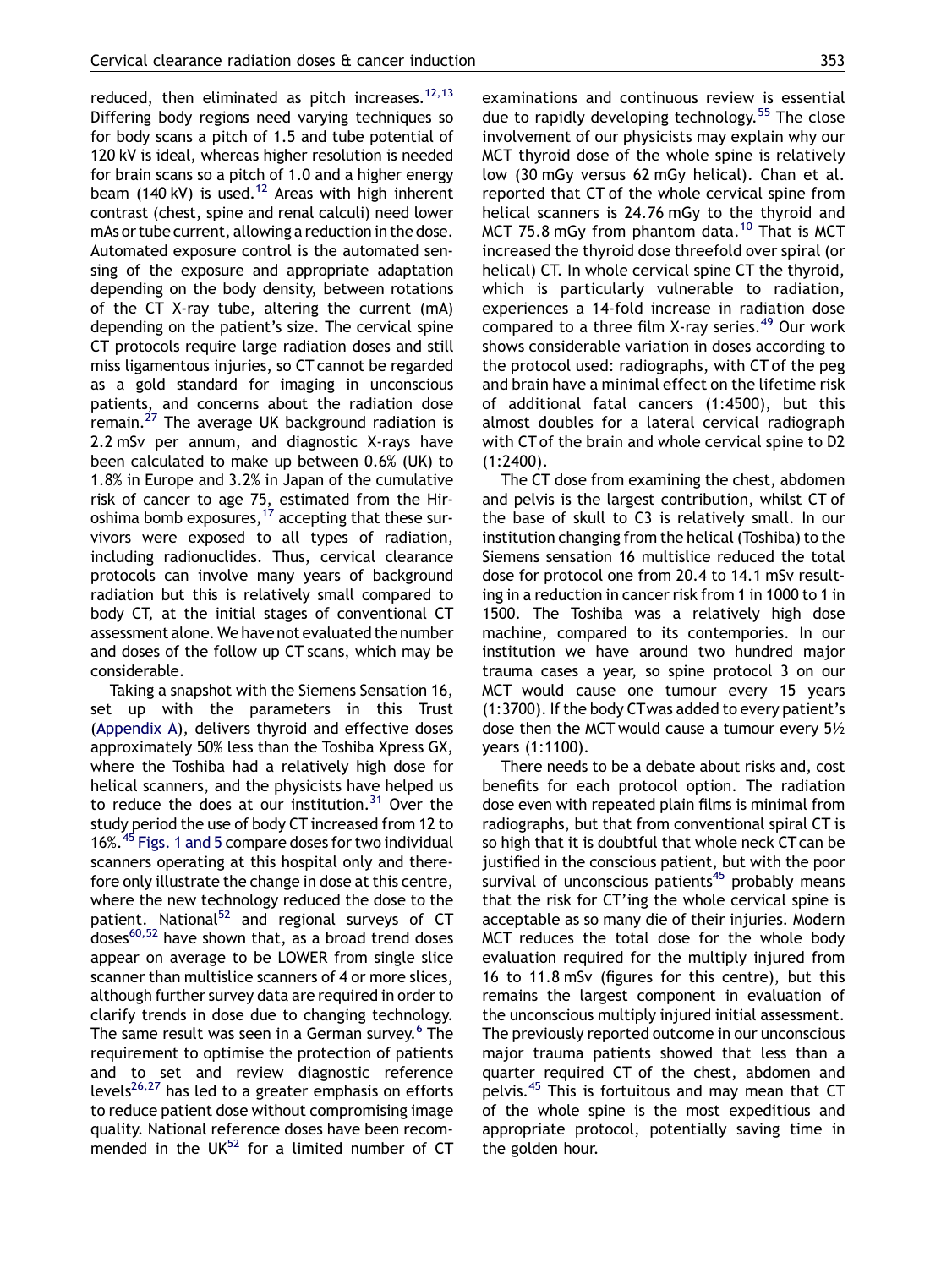<span id="page-7-0"></span>This is the first paper to evaluate radiation doses of differing imaging protocols used for multiply injured, unconscious patients, and the effect on lifetime cancer risk, including the brain, spine and body scanning. These patients are among the most widely imaged of all groups, and particularly include young adults. It would have been better to have collected all the X-ray doses prospectively, so that we would have known exactly how many reject films there were and how long the studies took. We know that radiation doses for CT vary greatly in different units,  $31$  making guesstimates on standard protocols an inexact science and our work is a snapshot from our unit. We have not performed a formal risk/benefit analysis. On the other hand the literature in this field is sparse,  $10,37,49,55$  whilst CT use is increasing inexorably with little radiation data to guide decision

## **Conclusions**

making.

Knowing that the prognosis of unconscious major trauma patients is poor with few also needing body CT<sup>45</sup>, and that the incidence of isolated cord and ligamentous injury is very low, $22$  it appears justified to clear the cervical spine radiologically if the multislice CT is normal. This accepts that there is a small risk, probably around 1%, of missing a significant injury. In this group concerns about inducing thyroid tumours are relatively minor. However, in those who are conscious or GCS 9—12, the clinical evaluation is more likely to be helpful, the survival is good and the high risk of inducing a thyroid malignancy in a young cohort does not justify multislice CT of the base of skull to D1.

## Appendix A

#### Recommendations

Combining the findings of a recent observational study<sup>[45](#page-9-0)</sup> and this paper we suggest the following:

- (1) Multislice CT of the base of skull to D4 is used in the unconscious major trauma patient to clear the cervical spine radiologically at the time of the brain CT. Cervical CT acquired at 2 mm and 1.5 pitch on a bony algorithm, with sagittal and coronal images of the cervical spine should be reconstructed from the data at 1 mm. This protocol may rarely miss isolated ligamentous injuries. Then revaluate the patient clinically when conscious.
- (2) In the major trauma patients with mild to moderate alteration in consciousness (GCS 14—9), with a negative clinical examination of the cervical spine, an AP and lateral radiograph of the neck should be performed. Then CT of the brain down to C3 and any other poorly seen areas. Thus, if the cervico-dorsal area is not seen well on X-ray, then the brain SCOUT should continue down to D4 to allow accurate counting of the levels scanned by the CT.
- (3) Do not forget to clear the whole spine, i.e. dorsal and lumbar in multiple trauma cases. The abdominal CT if performed at 5 mm can be re-processed down to 1mm and reconstructions made on a bony algorithm of the dorsal and lumbar spine in sagittal and coronal planes, similarly the bony pelvis. This should obviate the need for return trips to CT.

#### Acknowledgement

Mrs. Cynthia Jackson for the preparation of the manuscript.

The dose calculations are undertaken using dosimetry data for the North Staffordshire royal Infirmary, Toshiba spiral CT scanner.<sup>[46](#page-9-0)</sup> All the doses supplied are estimates of dose using the factors and the dose delivered to an average patient attending some of our X-ray rooms.  $42$ 

| Typical exposure factors   |                                          | dose(mGv)         | Entrance surface Estimated effective<br>dose (mSv) |  |
|----------------------------|------------------------------------------|-------------------|----------------------------------------------------|--|
| Cervical spine radiographs |                                          |                   |                                                    |  |
| AP (+grid)                 | 70 kV, 12.5 mAs, 100 cm FFD              | 0.8 <sub>m</sub>  | $0.05$ mSv                                         |  |
| Lateral                    | 70 kV, 12.5 mAs, 180 cm FFD              | $0.2 \text{ mGv}$ | $0.006$ mSv                                        |  |
| Peg                        | 70 kV, 12.5 mAs, 100 cm FFD              | 0.9 <sub>m</sub>  | $0.005$ mSv                                        |  |
| Oblique                    | 62 kV, 10 mAs, 100 cm FFD                | $0.44$ mGy        | $0.02$ mSv                                         |  |
|                            | Swimmer's view 76 kV, 65 mAs, 100 cm FFD | 7 mGy             | $0.2 - 0.3$ mSv                                    |  |
| Lumbar spine radiographs   |                                          |                   |                                                    |  |
| AP                         | 75 kV, 29 mAs, 100 cm FFD                | $3.4 \text{ mGv}$ | $0.3$ mS $v$                                       |  |
| Lateral                    | 86 kV, 54 mAs, 100 cm FFD                | $12.6$ mGy        | $0.3$ mS $v$                                       |  |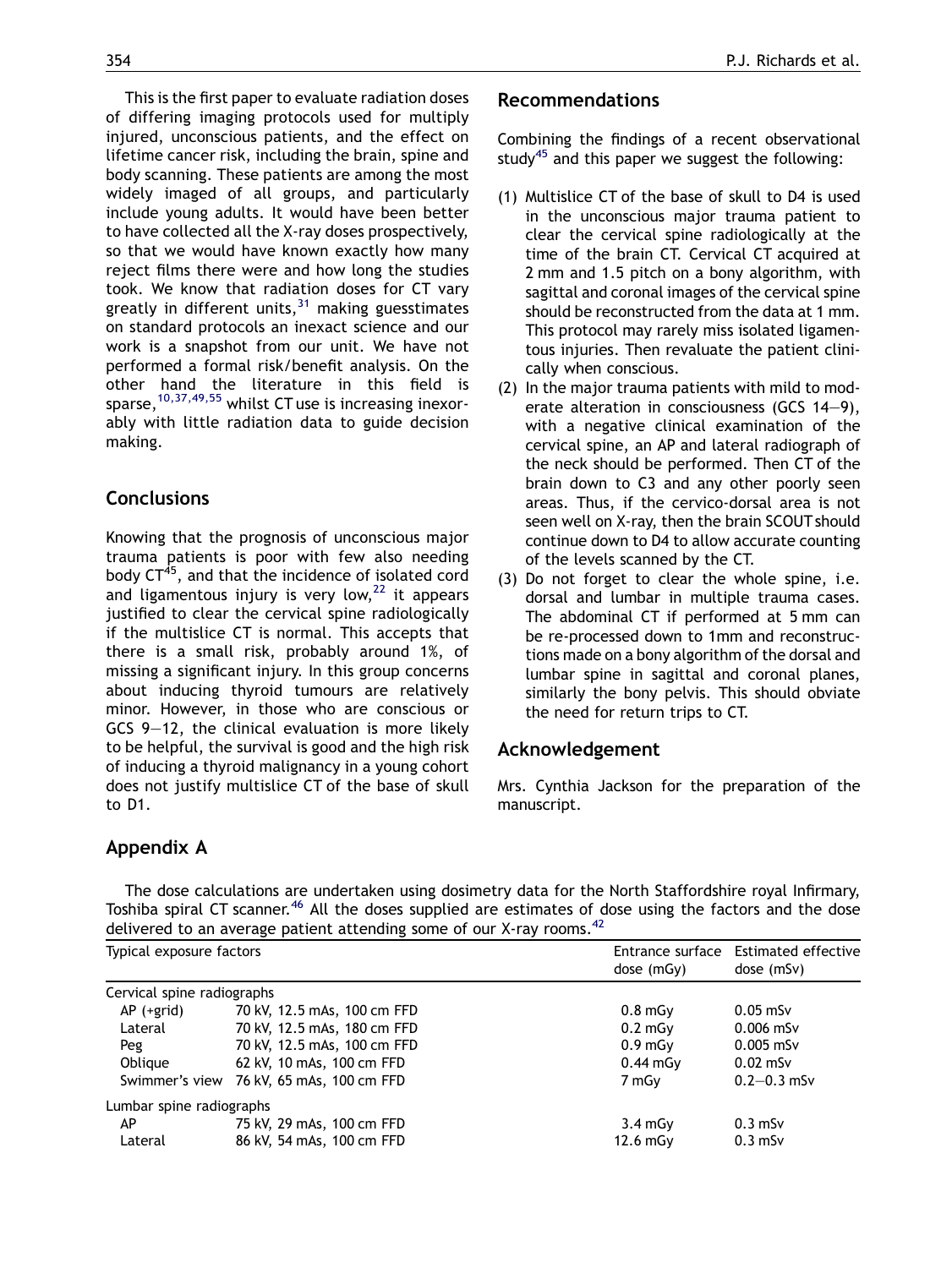#### <span id="page-8-0"></span>Appendix A (Continued )

| Typical exposure factors                |                                                                                                        | dose (mGy) | Entrance surface Estimated effective<br>dose (mSv) |  |  |  |
|-----------------------------------------|--------------------------------------------------------------------------------------------------------|------------|----------------------------------------------------|--|--|--|
| Conventional spiral CT (Toshiba Xpress) |                                                                                                        |            |                                                    |  |  |  |
| $CO-C3$                                 | 120 kV, 150 mAs; pitch 1; 2 or 3 mm slices                                                             |            | $0.34$ mSv                                         |  |  |  |
| $C5-D2$                                 | 120 kV, 150 mAs; 2 or 3 mm slices                                                                      |            | $2.2$ mSv                                          |  |  |  |
| $CO-D2$                                 | 120 kV, 150 mAs; 3 mm slices                                                                           |            | $4.3$ mSv                                          |  |  |  |
| Brain                                   | 130 kV, 300 mAs, 200 mA; 3 and 7 mm                                                                    |            | $3.8$ mS $v$                                       |  |  |  |
|                                         | contiguous slice widths                                                                                |            |                                                    |  |  |  |
| Chest                                   | 120 kV, 130 mAs; 7 mm slice width pitch 1.5 mm                                                         |            | $6$ mS $v$                                         |  |  |  |
| Abdomen<br>and pelvis                   | 120 kV, 130 mAs; 7 mm slice width pitch 1.5 mm                                                         |            | $10$ mS $v$                                        |  |  |  |
|                                         | Multislice CT (Siemens Sensation 16)                                                                   |            |                                                    |  |  |  |
| $CO-C3$                                 | 120 kV, 130 mAs (NB: may require up to 150 mAs);<br>pitch 1 coll. 0.75 mm, 9 mm irradiated slice width |            | $0.17$ mSv                                         |  |  |  |
| $C5-D2$                                 | 120 kV, 130 mAs (NB: may require up to 150 mAs);<br>pitch 1 coll. 0.75 mm, 9 mm irradiated slice width |            | $1.1$ mS $v$                                       |  |  |  |
| $CO-D2$                                 | 120 kV, 130 mAs (NB: may require up to 150 mAs);<br>pitch 1 coll. 0.75 mm, 9 mm irradiated slice width |            | $2.1$ mSv                                          |  |  |  |
| <b>Brain</b>                            | 120 kV, 320 mAs; scan time 1 s; contiguous slices 6 mm<br>(and 3 mm) imaged slice width coll. 1.5 mm   |            | $2$ mS $v$                                         |  |  |  |
|                                         | (and 0.75 mm), 18 mm (and 9 mm) irradiated slice width                                                 |            |                                                    |  |  |  |
| Chest                                   | 120 kV, 100 mAs; 6 mm slices width 1.5 mm collimation                                                  |            | $1.8$ mSv                                          |  |  |  |
|                                         | 18 mm irradiated slice width 30 mm feed approximately                                                  |            |                                                    |  |  |  |
|                                         | 36 slices above the diaphragm                                                                          |            |                                                    |  |  |  |
| Abdomen                                 | 120 kV, 140 mAs; 5 mm slice width collimation 1.5 mm                                                   |            | $10$ mS $v$                                        |  |  |  |
| and pelvis                              | irradiated slice width 24 mm feed/rotation 24 mm<br>approximately 92 slices below diaphragm            |            |                                                    |  |  |  |

## References

- 1. Airey CM, Franks AJ. Major trauma workload within an English health region. Injury 1995;26(1):25—31.
- 2. Anderson ID, Anderson IWR, Clifford P, Gentleman D, Law LH, Ryan J, Stoneham J. Advanced trauma life support in the UK: 8 years on. British Journal of Hospital Medicine 1997; 57(6):272—3.
- 3. Better Care for the Severely Injured. A Joint Report from The Royal College of Surgeons of England and the British Orthopaedic Association; July 2000.
- 4. Brenner DJ, Doll R, Goodland DT, et al. Cancer Risk attributable to low doses of ionising radiation: assessing what we really know. PNAS 2003;100(24):13761—6.
- 5. British Trauma Society. Guidelines for initial management and assessment of spinal injury. Injury 2003;34:405—25.
- 6. Brix G, Nagel HD, Stamm G, et al. Radiation exposure in multi-slice versus single-slice CT: results of a nationwide survey. Eur Radiol 2003;13:1979—91.
- 7. Brohi K, Healy M, Fotheringham T, et al. Helical computed tomographic scanning for the evaluation of the cervical spine in the unconscious, intubated trauma patient. J Trauma 2005;58:892—990.
- 8. Bull JP. The injury severity score of road traffic casualties in relation to mortality, time of death, hospital treatment time and disability. Accid Anal Prev 1975;7:249—55.
- 9. Burdett-Smith P, Airey M, Franks A. Improvements in trauma survival in Leeds. Injury 1995;26(7):455—8.
- 10. Chan PN, Antonio GE, Griffith JF, et al. Computed tomography for cervical spine trauma. The impact of MDCT on fracture

detection and dose deposition. Emerg Radiol 2005;11:286— 90.

- 11. Chiu WC, Haan JM, Cushing BM, et al. Ligamentous injuries of the cervical spine in unreliable blunt trauma patients: incidence, evaluation, and outcome. J Trauma Injury Infection Critical Care 2001;50(3):457—64.
- 12. Crawley MT, Booth A, Wainwright A. A practical approach to the first iteration in the optimization of radiation dose and image quality in CT: estimates of the collective dose savings achieved. Br J Radiol 2001;74:607—14.
- 13. Dawson P, Lees WR. Multi-slice technology in computed tomography. Clin Radiol 2001;56:302—9.
- 14. Demetriades D, Charalambides K, Chahwan S, et al. Nonskeletal cervical spine injuries: epidemiology and diagnostic pitfalls. J Trauma Injury Infection Critical Care 2000;48(4):724—7.
- 15. DiGiacomo C, Frankel HL, Rotondo MF. Clearing the cervical spine in victims of blunt trauma. Mil Med 2002;167(5): 398—401.
- 16. Goldberg W, et al. Distribution and patterns of blunt traumatic cervical spine injury. Ann Emerg Med 2001;38(1):  $17 - 21$ .
- 17. Gonzalez A, Darby S. Risk of cancer from diagnostic X-rays: estimates for the UK and 14 other countries. Lancet 2004;363:345—51.
- 18. Griffen MM, Frykberg ER, Kerwin AJ, et al. Radiographic clearance of blunt cervical spine injury: plain radiograph of computed tomography scan. J Trauma 2003;55:222—7.
- 19. Hanson JA, Blackmore CC, Mann FA, Wilson AJ. Cervical spine injury: accuracy of helical CT used as a screening technique. Emerg Radiol 2000;7(1):31—5.